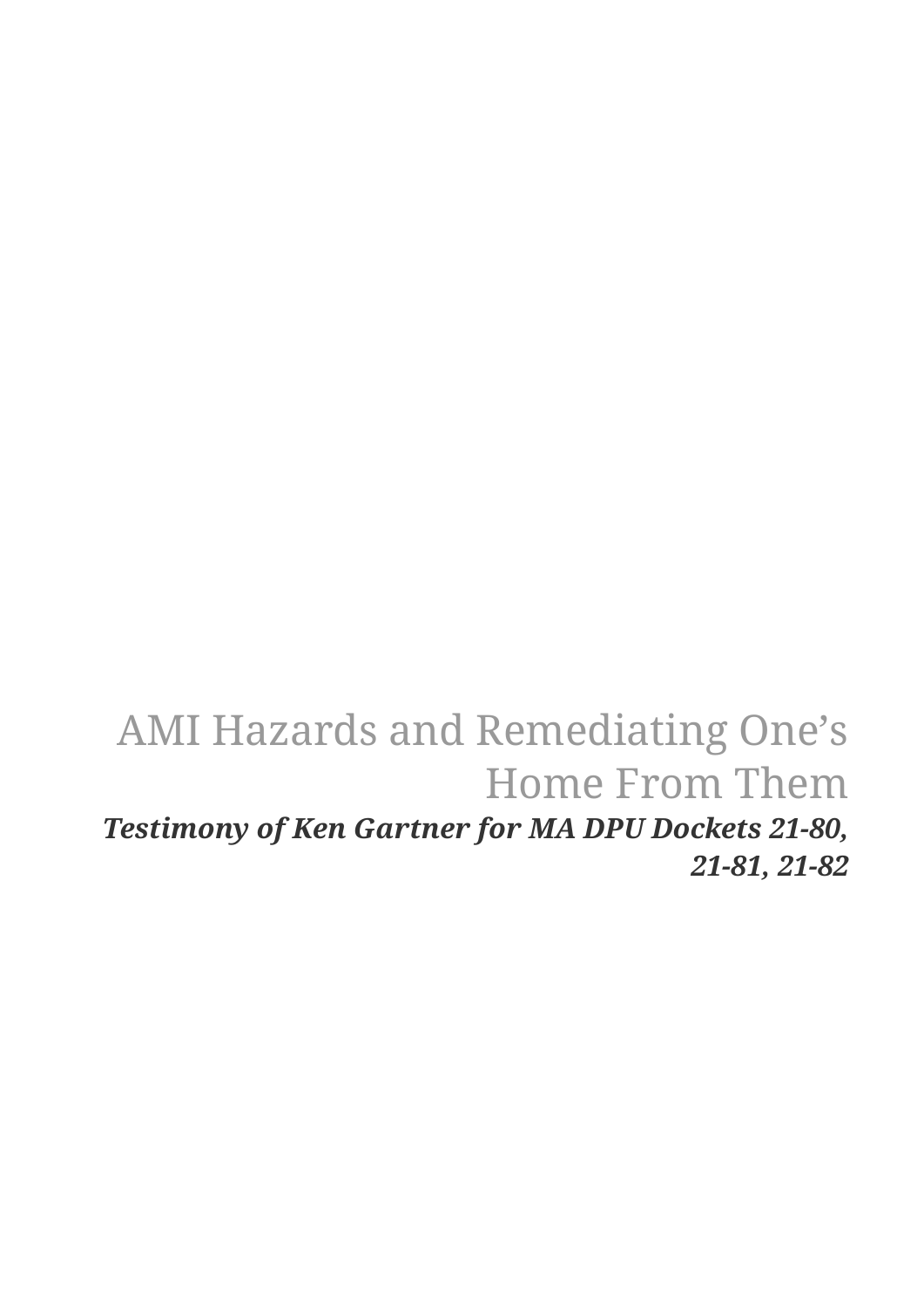Author: Ken Gartner, 170 Coy Hill Road, Warren, MA 01083

DocVersion - 2021/09/09

*After reading the Utility responses to the DPU dockets, it seems prudent to review the key health hazards of the current AMI. As many residents await a low-cost electromechanical opt-out to be actualized, in this testimony I describe some home measurement and remediation strategies that could be followed meanwhile.*

Respectfully submitted.

#### *Author Biography*

Mr. Gartner received a BSEE degree from MIT in 1987 and worked as both a hardware engineer and software developer for more than three decades. Now semi-retired, his world was rocked when his partner became Electrically Hypersensitive in 2019, immediately after moving into their newly constructed home, which had an RF broadcasting smart meter positioned to irradiate part of the home. Only after taking steps to remove all RF radiators plus shield the AMI meter did the crashing health stabilize. Now, three years later, the electrical sensitivity persists and everyday life remains challenging. Mr. Gartner now earnestly studies the entire scope of environmentally-induced electrical sensitivity — the origins, the remediations, the effects, and the paths to permanent recovery.

This written testimony represents Mr. Gartner's personal opinion, as an informed and engaged citizen of the Commonwealth.

# **General Discussion**

The Utilities explain many of the key reasons why an AMI infrastructure is an important consideration for a 21st century energy infrastructure. But the proposals fall far short of what many people seek — that is, a frank acknowledgement that there are some human health demerits in the current system and a strong willingness to address those issues in a timely and mutually agreeable manner.

#### **Owning Up**

The amount of scientific and anecdotal information about the harms of RF radiation are indisputable and continued inaction on this point should more thoroughly have the attention of corporate legal counsel. The scientific and anecotal information about the of EMI emanated in the biologically active ranges of 3kHz to 150 kHz is not as well developed, but does exist. If someone's health immediately improves when the only change made was to remove or quiesce the AMI meter, that has to be given significant credence. Any health hazards offered by the AMI meters are the responsibility of the Utilities, who did not perform proper health testing and have ignored feedback of this topic for many years. To do anything but own up to this responsibility now, is craven and unbecoming of a entity holding the public trust.

#### **The Quick Fix**

**The great news is that National Grid has 900,000 AMR-augmented electromechanical meters** in the field that are scheduled to be replaced with AMI in the near term. The meters are ALREADY in the field and are working. Once the AMR RF-broadcasting module board is removed and the meters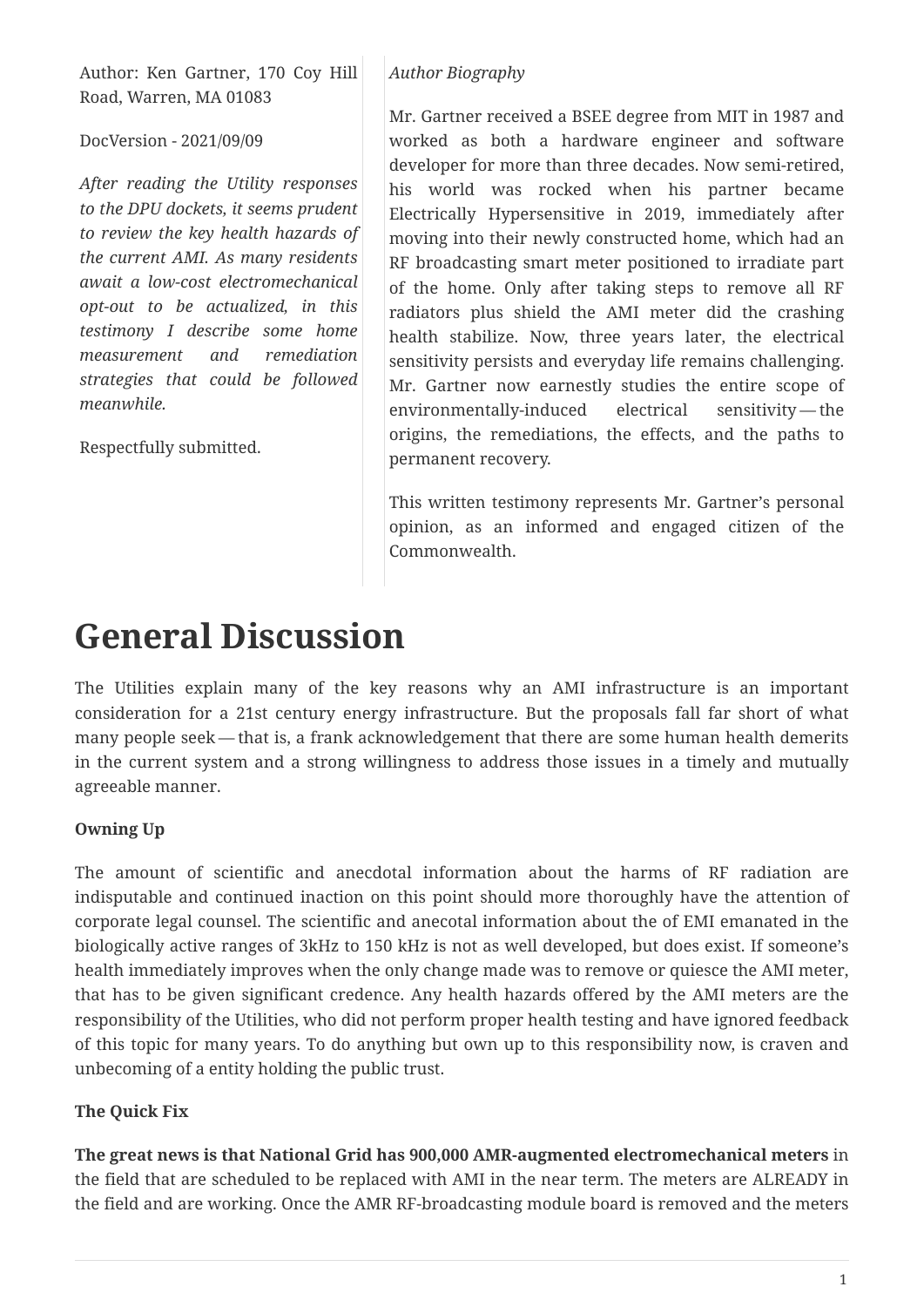calibrated/sealed, these 900,000 electromechanical meters **can be transferred from the waste stream into the residents homes across MA as opt-outs** that could last for at least a decade while the proper long-term solution is provided. Then all that is needed is a relatively simple piece of software to allow people to upload photos or text their meter readings frequently enough that estimated billing can be done. **Problem solved** without fuss and people can meanwhile continue work on restoring their health.

# **Specific Responses to the DPU 21-80, DPU 21-81 and DPU 21-82**

### **Response to DPU 21-82 (Unitil)**

This was a disappointing filing as it consists of only a few pages to say that Unitil meters and and other AMI internal infrastructure do not employ RF broadcasting antennas and thus a waiver was sought. This might be a valid statement, [though in 2006](https://www.utilityproducts.com/home/article/16003871/multiutility-system-for-electric-and-gas-meters-first-to-combine-plc-and-shorthop-rf-technologies) Unitil introduced the [TS2-MultiUtility meter](https://www.landisgyr.com/webfoo/wp-content/uploads/product-files/TS2_MultiUtility_ProductSheet1.pdf) which reads 'short hop' RF from Electric and Water meters and in 2020 Unitil said it was converting over to PLX and that implies that there are at least some customer still using a smart meter complex (power, gas and water) that **does** employ some RF signalling technology, though not to broadcast.

On paper, replacing RF broadcasting with a power-line communication strategy **should** be a laudable implementation and a relief for the RF-sensitive folks. But, again, insufficient health testing was done beforehand and there are "unexpected" biological side effects. This area has received very little study so we do not know if this is merely extreme discomfort to some, or whether it is as biologically injurious as RF radiation. It's been 15 years since the Unitil first deployment of PLC technology.

The Power Line Carrier system, by design, creates electrical noise on the power lines serving all home in the service area. This noise contains useful info for Unitil, but it would appear as noise on the line (EMI) in the frequency range from 3kHz to 150+ kHz (these are bio-active). Several hundred houses placing their PLC signals on the common AC power lines produce a noisy input line to the home, which is telegraphed onto all of the wires of the house, in addition to the SMPS EMI created by the power supply for those meters. The combination of the two has deleterious human health effects, and some residents will clearly want to not be harmed further.

Unitil PLC/PLX meters create these hazards and it is unethical to charge any fees when persons wish to no longer be harmed by them. If Unitil insists on inflicting these harmful frequencies to everyone in their service area, then they should consider offering a house wiring filter to eliminate those frequencies they are responsible for, [as was done in Sweden](https://www.eiwellspring.org/tech/FilteringNewSmartMeters.pdf), at the Utilities' expense.

# **The Considered Testimonies**

This response was informed by the following Utility testimonies for this docket.

*Table 1. Primary Filings Referenced (from Utilities)*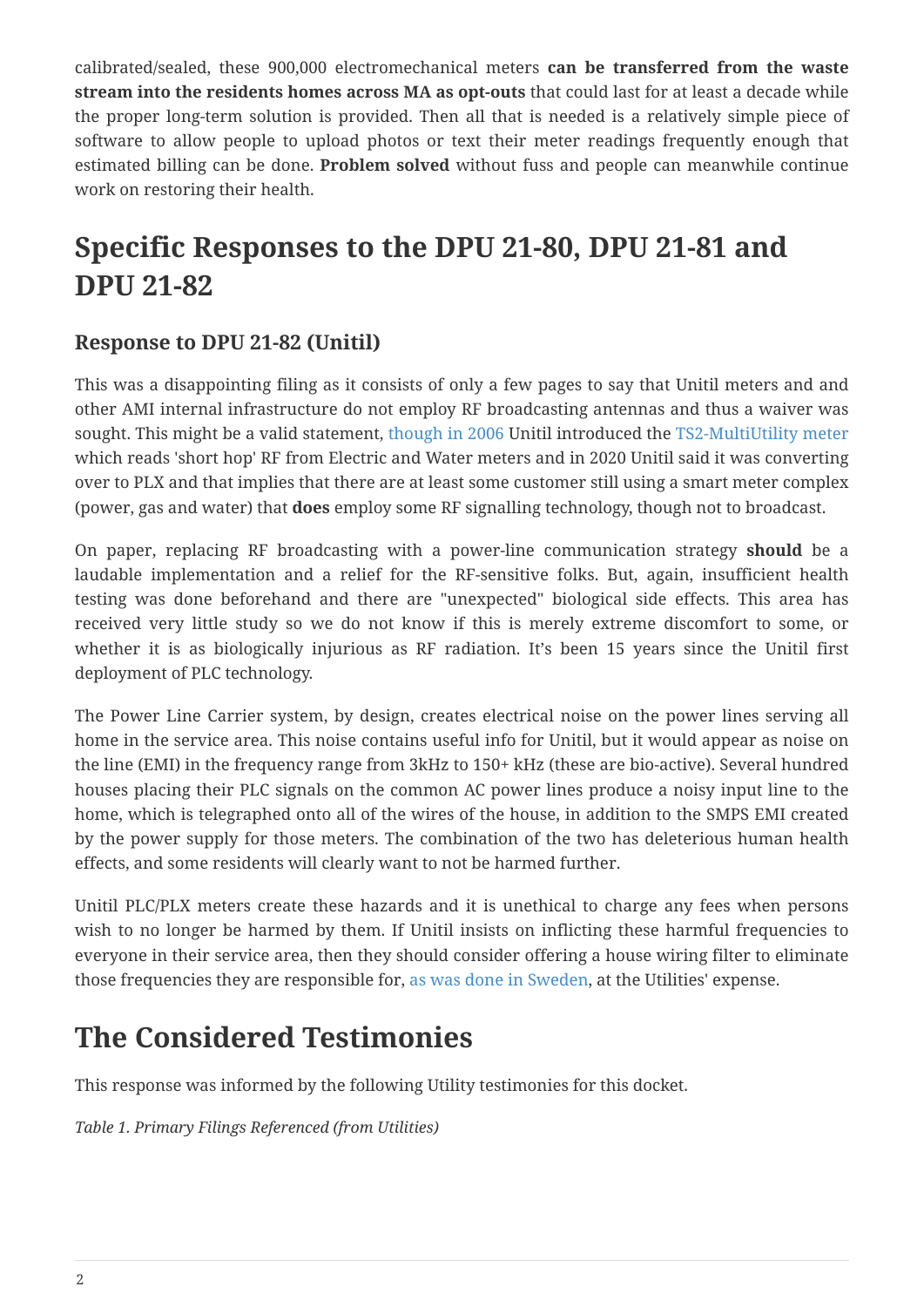| <b>Utility</b> | Author                          | Date        | Control#                         | <b>Title</b>                  | <b>URL</b>     |
|----------------|---------------------------------|-------------|----------------------------------|-------------------------------|----------------|
| Eversource     | Jennifer A.<br>Schilling, et al | 07-1-2021   | ES-AMI-1                         | <b>DPU 21-80</b><br>Testimony | <b>DPU URL</b> |
| National Grid  | National Grid                   | $07-1-2021$ | NG-AMI-1<br>through NG-<br>AMI-8 | DPU 21-81<br>Testimony        | <b>DPU URL</b> |
| Unitil         | Gary Epler                      | 07-1-2021   | CSVG-1                           | DPU 21-82<br>Testimony        | <b>DPU URL</b> |

# **AMI Hazards Overview**

#### **Please Restore What Worked Well**

There are numerous hazards associated with AMI metering. In order to avoid these hazards, residents would like a SAFE opt-out choice (as is requested in MA Senate bill S.2011). Note that in all cases, an Electromechanical meter is an excellent choice that does not offer any of the hazards listed. All that is being sought is to restore the service that had previously been available for decades, not anything novel. The new technology was introduced without adequate health testing and this request to restore the pre-AMI situation should have been anticipated from the outset per some prudent risk-assessment done by the Utilities and the DPU.

#### **Engineers Know Little About Human Health**

Many of these AMI hazards are endemic to the design of the metering hardware and software. Such hazards were not capriciously introduced, but have crept in partially because electrical engineers are never trained to appreciate any but the starkest biological health implications of their work. They are rewarded for their creativity to solve problems, but insufficiently guided to avoid the creation of different problems, many of which are subtle and very hard to test. They are constrained by standards organizations that are also insufficiently focused on any but acute human health consideration and remain slavishly devoted to incomplete mathematical models of how biology works. The hardware developers take "working" components and strategies then add to them, without ever considering that these components and strategies might have demerits which then are compounded by their creativity. They are driven by cost-containment strategies that force them to cut-corners to achieve schedules or pricing objectives, when they might rather have made more robust implementations.

Still, at the end of the day, such finished products are weighed based on the positive features they provide and the price-point achieved, and any negative feedback about isolated or long-term health ramifications can take many years to manifest, too long to have any impact.

#### **If There Was Health Problem, We Would Have Been Told About It (Hint: You Were Told)**

There is a steady mindset of 'disbelief' that any human could be damaged by environment factors that so many millions of people have been routinely exposed to for decades. Decades ago, the microwave spectrum was primarily a military technology and the effects of 'microwave sickness' from those over-exposed were well-documented, even if those documents might not have had wide public circulation. Today, those same biologically active frequencies bathe us in an electrosmog and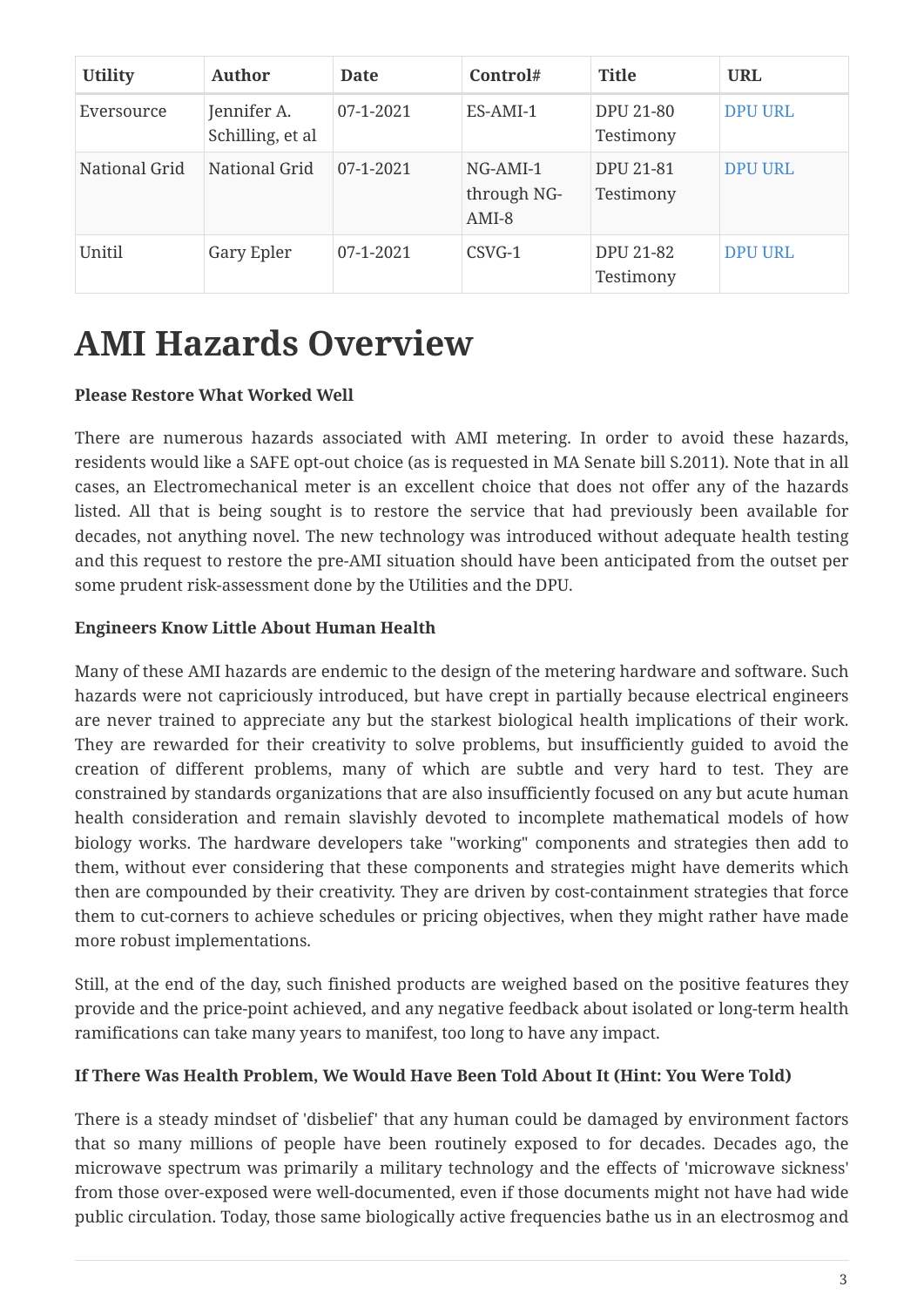pressure our maladapted biology to cope with it. But there are many 'invisible' man-made hazards that assault daily life on this planet — pesticides, herbicides, insecticides, flame retardants, food colorings, infrasound, EMFs — and each has been shown to be injurious or deadly in abundance.

Showing that **some** people are singificantly injured with even a small exposure doses has taken many years to surface to public awareness and yet even many health professionals remain uninformed on the topic. Even while the WHO, a very conservative agency, in 2011 classified RF radiation as a Class 2B agent (a possible human carcinogen), no slow-down of its public deployment was forthcoming — no warning labels appear on cell-phones or WIFI devices or radiating smart meters. In short, the public at large has been insulated from seeing the results of this mess, deny its existence, accuse sufferers of melodrama or fabricating their symptoms, and continue with their lives. Ignoring an inconvenient fact does not make it go away.

#### **So Many Hazards**

In order to focus only upon just the conducted electromgnetic interference (EMI) health aspects in this testimony, the following misfeatures of the AMI meters won't be discussed further.

• **Radio Frequency Transmission** - The RF health issues are multitude and covered in other DPU responses. Smart meters are rather 'dumb' — they blast their information broadly, using as much antenna strength as permitted by the FCC, instead of being tuned in any way to either aim the antenna (away from humans) or use a lower power transmission. This is 'air pollution' as much as any Class 2B possible carcinogen. Such devices could have been designed with telephone or wired networking, but the lower cost of RF deployments appeals to the shareholders, even at the expense of the residents of MA. So many missteps have been made here with AMI deployment, and do continue to be made with other 'internet-of-things' juggernauts.





• **Privacy** - I can easily view the electricity usage for myself and my near neighbors, in real time, using a \$35 Software Defined Radio (SDR), a \$10 whip antenna and several open source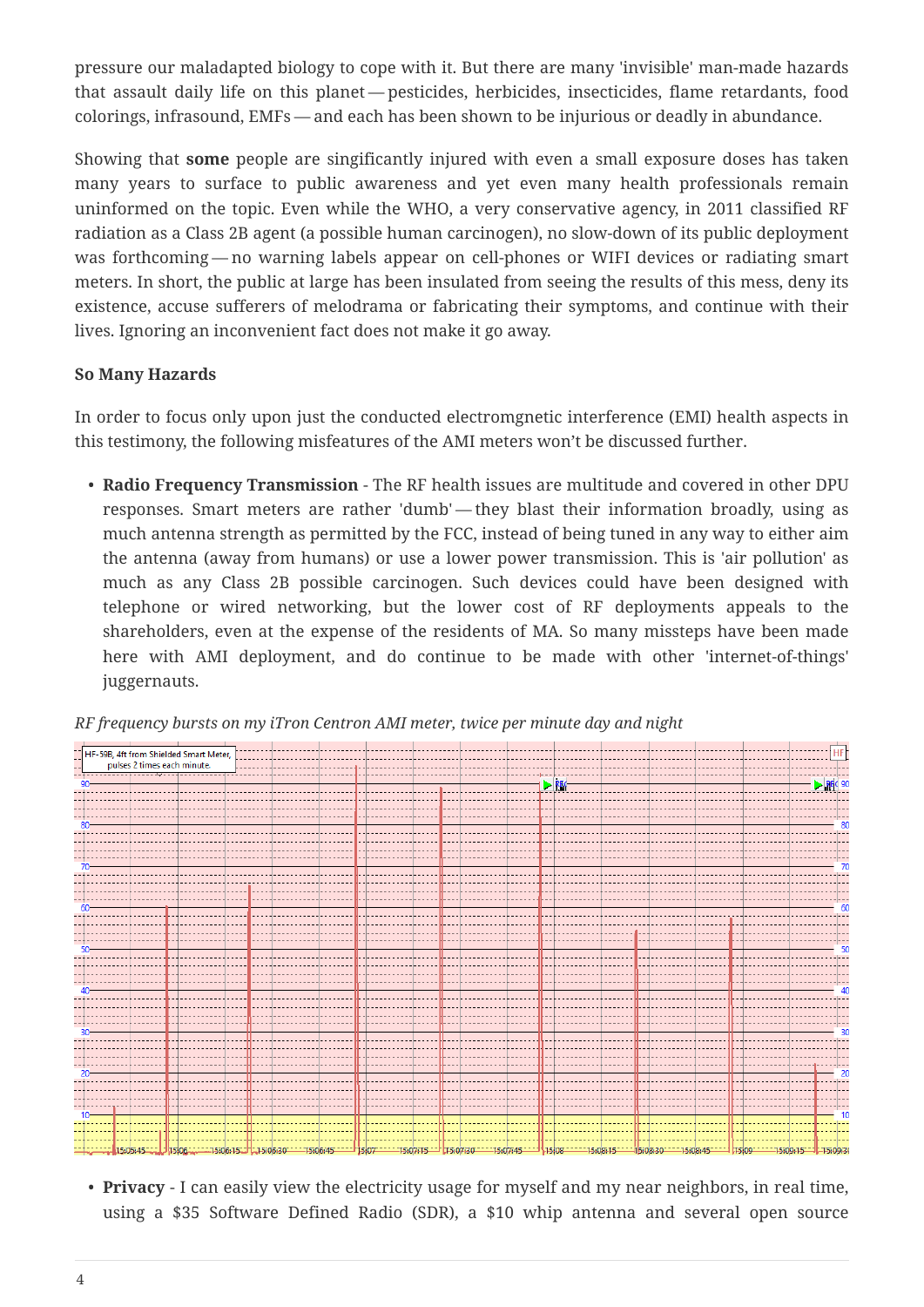software packages. Such information is transmitted without any encryption every minute or so. I know which is mine because it matches the cumulative use shown on my iTron meter face. It would not take much sleuthing to learn which data packet belongs to which neighbor. It would also not take much monitoring to infer when no-one was home, based on an unchanging energy usage profile. Some people would strongly prefer that their own energy usage patterns not be publicly broadcasted.

- **Security** The AMI meters support the capability to turn OFF power to a house. The security protocols are not openly available to study, so there is a genuine concern that a malicious person could send a signal that results in a power shutoff to a single house, or part of a neighborhoood. In fact, fires in CA Smart meters coincided in numerous cases with the remote turn ON signal, so there is the possibility of setting a house on fire by manipulating this ON/OFF capablity, or at least to stress the power grid. Any time networking is added to a powerful product, these risks arise.
- **Cost of ownership** It has been [shown](https://www.takebackyourpower.net/wp-content/uploads/2017/02/Evaluation-of-the-ITRON-Open-WayAMI-Meter-v6.pdf) by Electrical Engineer William Bathgate that AMI meters extract energy to power their operations and that for a house with all breakers turned off, there were still a few kilowatt-hours of energy used per day, amounting to about \$10 per month added to the consumer's bill [1: This is documented on pages 38-39].
- **Over Billing** It has been shown by Electrical Engineer William Bathgate that [some AMI meters](http://www.freedom2sayno2smartmeters.org/wp-content/uploads/2018/08/BATHGATE-5-10-18-BB-Evaluation-of-the-Aclara-I-210C-AMI-Meter-v1.22.pdf) use a different energy measurement calculation than the electromechanical meters did, which now includes an energy sampling method that may penalize devices which have impulse startup current. [2: Pages 39-49] This encompasses many common devices, such as variablespeed motors (minisplits, pumps, furnaces and even Energy-Star devices such as refrigerators) Such a method is controlled by software that is not publicly available for review. Many people have reported that their energy bills were higher immediately after installation of a smart meter. In some situations, Mr. Bathgate has seen power usage reduction merely by adding power line conditioning (to stifle the larger impulses and smooth out usage). To further confirm this in the long term, Mr. Bathgate runs a home with both an AMI and electromechanical meter in parallel to record the differences and true-up the over-billing quarterly with the local Utility.
- **House Fire** Smart meters across the country have been implicated in house fires, although not in MA. The design of the smart meters makes this much more likely than for electromechanical meters because the former has a soldered board that may melt into a catastrophic failure and the latter has 'spark-gap' protection from over-current surges.

# **Understanding the Biological Hazard: EMI Conduction**

#### **Two Sources of EMI from AMI Meters**

There are two EMI (Electromagnetic Interference, aka 'noise' or 'Dirty Electricity') hazards that are discussed in this section. One is the EMI that is impressed onto the wiring of the home due to the switch mode power supply (SMPS). The other is unique to PLC/PLX (Power Line Carrier, used by Unitil) , as the signalling appears as if it were EMI line noise which also indirectly impressed onto the wiring of the home. A typical home has 2000-3000 feet of wiring in the walls and floors and ceilings and such EMI will travel down all those lines and usually also radiates from them (ie, they can even be measured via an antenna).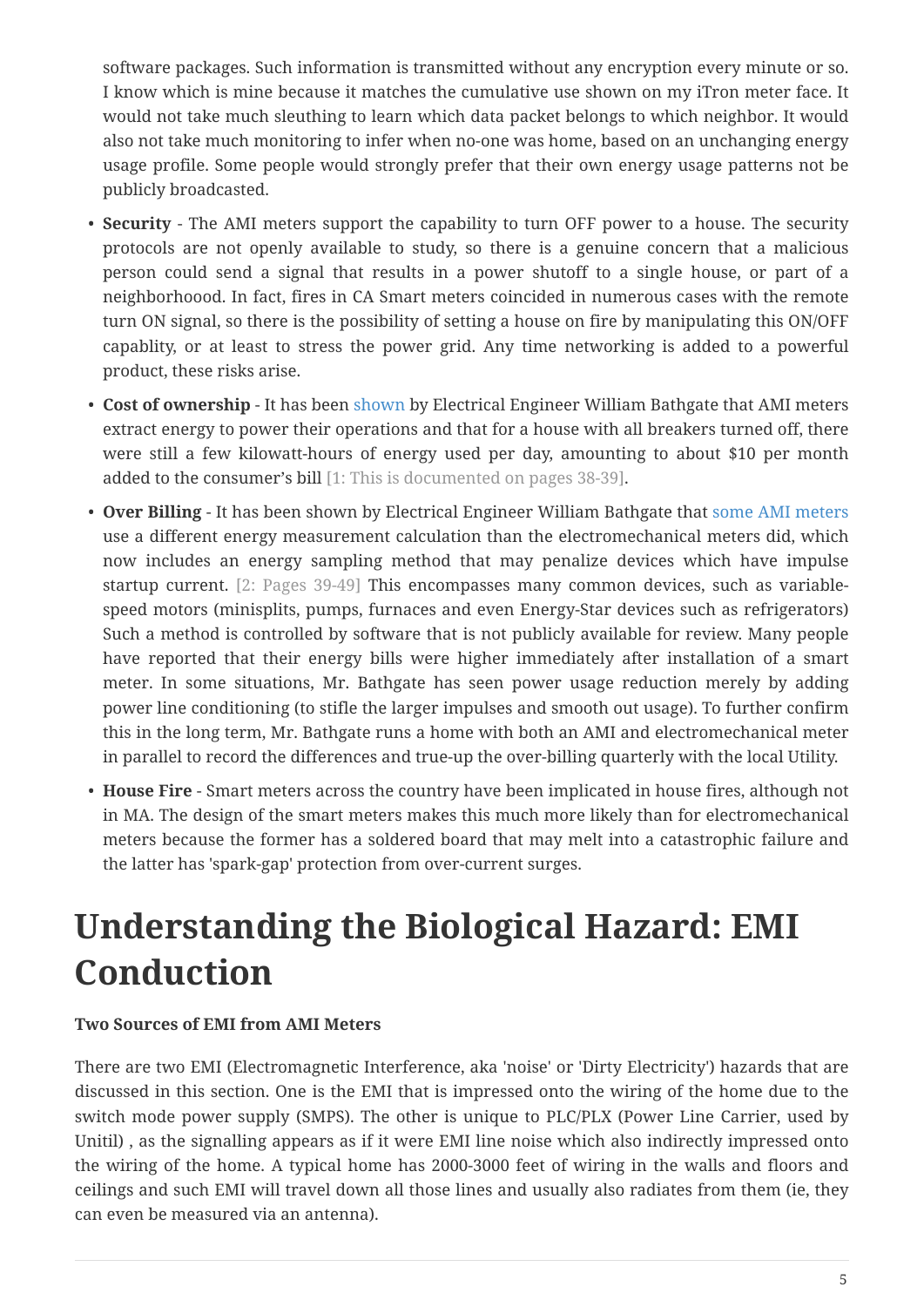#### **Familiar Symptoms**

Exposure to unrelenting low frequency voltage 'noise' has been seen to correlate with neurological symptoms such as anxiety, tingling in the extremeties, restlessness, agitation, behavior and learning issues in children, pressure in the head, headaches, urinary incontinence, self-harm ideation and a host of others. We can be more sure about the acute relationship between such noise and human health because filtering out such signals can lead to a nearly immediate cessation of such symptoms.

## **EMI from Switch Mode Power Supplies (SMPS)**

#### **All Smart Meters Are Involved**

All smart meters have electronic boards in them. Those electronic boards have digital components such as a central processing unit and similar signal processing as you might find in a cell phone. These can only run on DC (Direct Current) power, such as a battery. In fact, if the electronic circuitry contained in a smart meter was powered by a battery, you could avoid reading the rest of this section since there would be no conducted EMI generated. 'Smart' gas and water meters employ self-contained batteries so while they employ electronic circuitry, the generated noise is never impressed onto the home wiring and thus not a health concern. This is one of many implementation decisions that leaves us wondering whether anyone in authority **ever** thought about human health before deploying smart meters.

Note that the EMI hazard described in this section applies to **all** smart meters, not just those that generate RF, but also those 'opt-out' meters that have their RF disabled and also the PLC meters (from Unitil).

#### **AC to DC Conversion Is Where The Trouble Starts**

Since electronic boards need low voltage DC power and the only available source is 240V AC (Alternating Current) power from the Utility, the conversion is done by a device known as a Switch Mode Power Supply (SMPS). That sounds like an exotic feature, but you already have many of them at home — these are the various wall warts and power adaptors for your phones, computers, tablets, battery chargers and other small electric devices. In contrast to the bulky transformers from decades ago — which would get very warm and waste a lot of energy in the process — the SMPS are much more efficient. However, as a side effect of how they 'chop up' the incoming AC power into the smoother DC power (like a battery offers), they create a lot of extraneous voltage frequencies.

The incoming AC power is ideally 99+% a single 60 Hz sine wave. This is a bit of an oversimplification due to corruptive EMI generated by one's neighbors. The SMPS typically generates a 15-20 kHz primary frequency and then a progression of 'harmonics' (which are multiples of that primary frequency) which have successively less voltage amplitude. So any SMPS might generate a 15kHz signal and then a bit less at 30 kHz, then even less at 45 kHz and this goes on for a number of repetitions. Not every SMPS has the same characteristics so when each of one's devices are plugged in, there is a cacophony of such EMI noise.

#### **Better Made Devices Minimize EMI Conduction**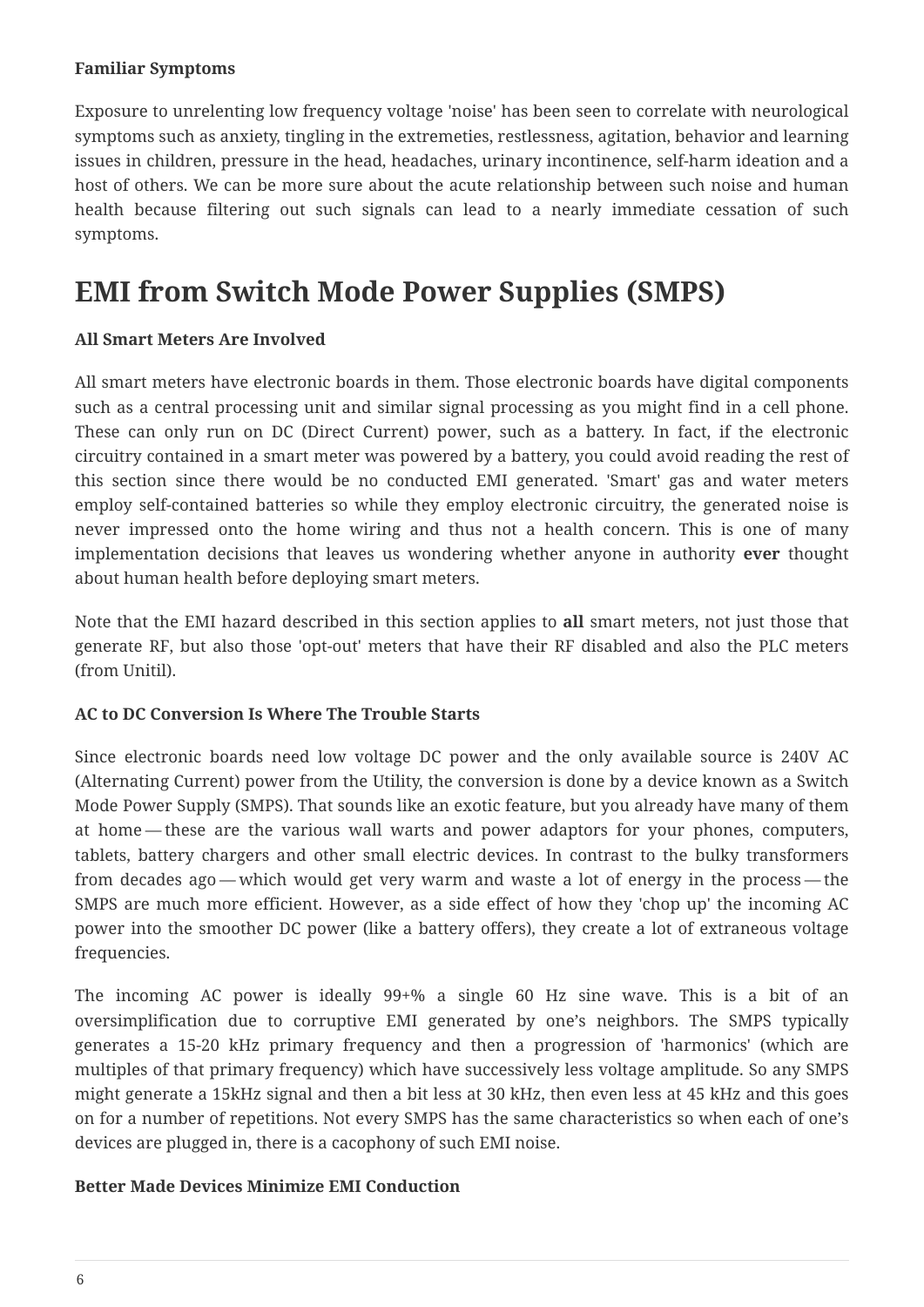But there are two important points to note. The first is that it is not inherently the case that an SMPS power supply will corrupt the local wiring with its EMI noise. There are electrical interference standards that limit what a device is allowed to put onto the wires and the highest quality implementations work hard to eliminate this generated noise becoming impressed onto the power cord wiring. Such noise filtering can take many forms but in the case of a smart meter we would want to at least see a 'common mode filter'. This is a part that costs extra money (perhaps as much as \$5 per board [3: Look in either Bathgate reference, previously, for the common mode filter discussion.] and takes up some space, but this engineering best practice has been ignored by all smart meter implementation of which I am aware. Thus, **all** of the smart meters produce such conducted EMI noise, 24/7.

The second point to consider is that the smart meter occupies a unique position in your home wiring network. The typical unfiltered wall wart primarily pollutes just their local branch circuit with this EMI noise, with diminished contribution to the rest of the house. The smart meter touches the incoming power line from the Utility and so manages to corrupt all the wiring in the house.

# **EMI from Power Line Carrier (PLC)**

#### **What is Power Line Carrier (PLC)?**

On the face of it, PLC is miraculous and economical. The premise is that by very carefully encoding digital information (such as your home current energy usage) and then applying it back onto the power lines, that signal packet will transmit miles along all the utility pole wiring until a very sensitive receiver owned by the Utility will decode it. By necessity, there is not much bandwidth available so there is no room for extra chit-chat. All of this is done in the brutal environment of the power transmission lines, through pole transformers, travelling in parallel with all the other signals sent from other homes as well as all the noise inherent from tree branches and other environmental assaults.

#### **The Darker Side of PLC**

There is one demerit unique to the PLC implementation (available from Unitil) and that is that the PLC environment for an entire neighborhood will be dosed with intentionally generated 'noise'. Each home's energy information is transported to the Utility across the power lines — not via RF broadcast in the air, not via a hard-wired signal path such as fiber, ethernet or telephone.

One of the flaws in the system is that in a neighborhood with 100 homes, all sending their PLC data along the same wires, those incoming powerlines are always full of EMI noise. Even if a single home manages to opt-out and receive a safe electromechanical meter, the incoming AC is already polluted and will still travel the length of the home wiring.

#### **Nuts and Bolts**

The power companies have a reserved frequency band which they can use for their PLC activities, and it is generally in the range of 9kHz to 95 kHz [4: This is known as the CENELEC A band, based on a European standard]. As mentioned earlier a biologically active frequency range is from 3kHz to 150 kHz, completely encompassing the PLC meter's range. This is a good example of engineering standards organizations completely ignoring human biology. In the accompanying diagram [5: Figure 35 from<https://www.ti.com/lit/an/slla164/slla164.pdf>], a typical PLC modem will produce 100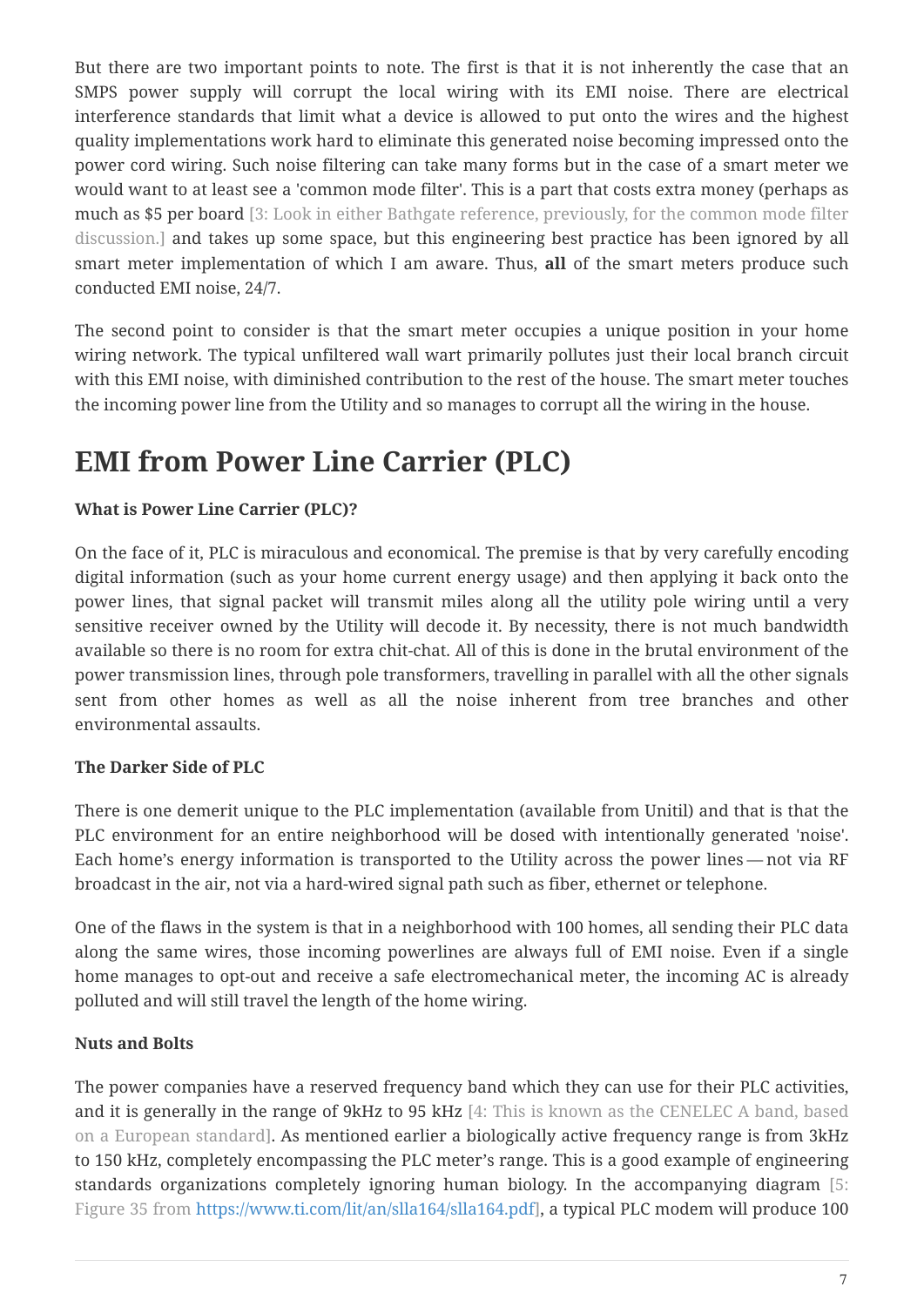dBuV (=100 millivolts) of noise on many frequencies in the biologically active region and this can be overmuch for someone with electrical sensitivity.



# **Employing EMI Noise Filtering as Part of Remediation**

Human biology does not come with an operating manual. We learn what ails people first by anecdote and then formalize that using a scientific method, though the latter can take decades to crystallize. In the meantime, we collect the anecdotal experiences of people who have acute symptoms, and make note of which remediating actions proved successful.

#### **Thank Your Local Canary**

A reasonable assumption is that the small percentage of people who are 'early adopters' of environmentally induced health impingement — the 'canaries' — offer us valuable insight as to the underlying chronic effects which most people do not even notice. By accumulating such anedotal information over a few decades and fortifying these with a scattering of scientific papers we have learned a few things about helping improve the home health environment. Acutely ill folks cannot wait for perfection; they need relief immediately.

#### **A Holistic Analysis Yields the Best Results**

In this section, I discuss remediation techniques that might offer relief when the offending EMIproducing smart meter source cannot be otherwise replaced with an electromechanical one. A person's symptoms may have multiple causes, so the best approach is always a holistic one that looks at **all** the environmental hazards (EMF, air quality, chemical exposure, environmental mold, food sensitivity, water quality, and so on). To be necessarily brief, I am only looking at remediations related to conducted wire EMI 'noise' or, as it is popularly known, "Dirty Electricity'.

#### **EMI Measuring Tools**

#### **Perfection Can Be the Enemy of Good Enough**

Since conducted EMI is invisible, it is important to have a measuring tool to quantify the 'before' and 'after' readings so that the anecdotal information can be quantified and thus made more valuable when aggregated across many different situations. Since remediation can be a 'pay-as-you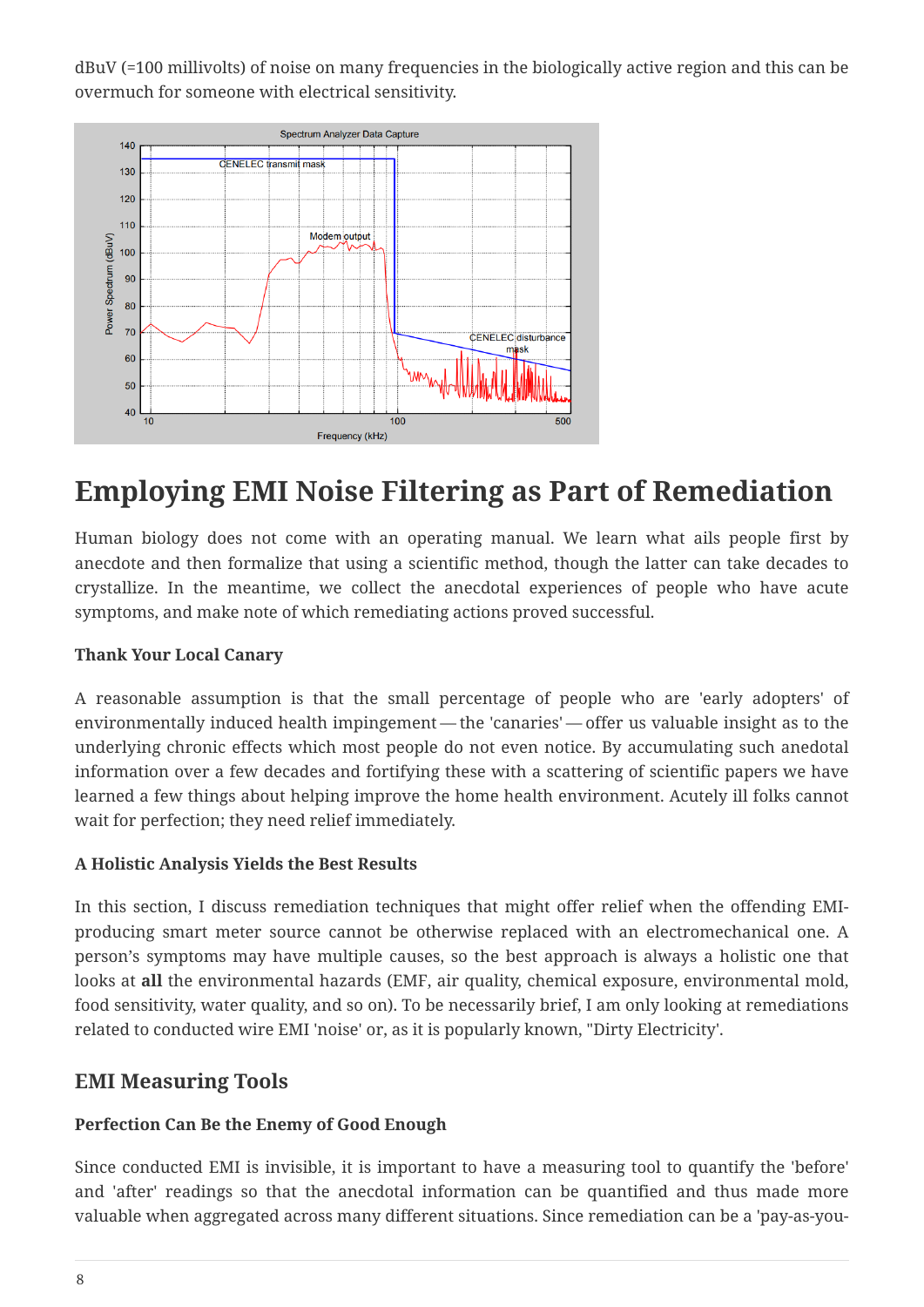go' proposition, it is important to get a sense when 'good enough' has been achieved.

Yes, it is definitely unfair that you will have to pay real money to solve a problem that was created by the Utility (or other entity) and for which you have received no tangible benefit. Unfair, unfair, unfair.

#### **Measurement Options**

There are two classes of measuring instruments — those that are dedicated 'Dirty Electricity' meters and the more expensive and featureful Spectrum Analyzer. The Spectrum Analyzer is only usable by a trained person, such as a Certified Building Biologist, and I would caution anyone from spending large on EMI/DE filtration without proper spectral analysis. As far as dedicated DE metering, there are several brands — Stetzer, GreenWave, AlphaLabs, Satic — and each has its unique value. The venerable 'Stetzer Meter' has been around the longest, has been used the most, has been used in the most scientific research and so I will use that one in this discussion. The others can be used in a similar way.

A Stetzer Meter is a plug-in device and it costs less than \$150. You plug it into an energized wall outlet and the display shows a value in 'GS' units (Graham-Stetzer). This number is derived by looking at the 'biologically active' frequencies on the wire and quantifying the total amount of such 'noise'. Note that this will include ALL noise on the wire, not just the noise from the Smart Meter. Blaming that smart meter for its contribution to your home's wiring noise is premature until you resolve to address all the other heavy contributors (Hint: this can be a big effort, one you might want consultation for).

### **Performing EMI/DE Measurements**

#### **Start Simple**

To best measure the DE contribution from the smart meter, turn off all the individual circuit breakers in the home, except for one that has minimal circuits on it, other than a normal electrical outlet - this is where you will plug in the DE meter. Unplug any other devices sharing the line to avoid skewing the measurement. An ideal circuit is something dedicated such as a washer or a refrigerator (remember to plug the refrigerator back in after you are done measuring!).

Looking at the GS unit value will tell you where you stand. Ideally, you will want to see a value below 50 for your entire house if there is an electrically sensitive person in the home OR the household is health-conscious about chronic stressors. Note, we are only looking at the smart meter, so a low value here does not mean your job is done, just that the smart meter contribution is rather small.

#### **My Home AMI Meter EMI/DE Measurement**

At my home, I have a National Grid iTron Centron watthour meter. When I perform the test of the smart meter EMI, I see that a value of about 100 GS units, though it varies from 80-110 over the course of a minute or two. This is probably because there is at least one intermittently running device among the neighbors that share the same utility pole transformer. Yes, the DE created by your near neighbors might add to your home's DE burden, especially from Solar PV, or variable speed pool pumps and HVAC equipment. So, in this test, I cannot say how much the Smart Meter contributes by itself because it is always measured in combination with any EMI already on the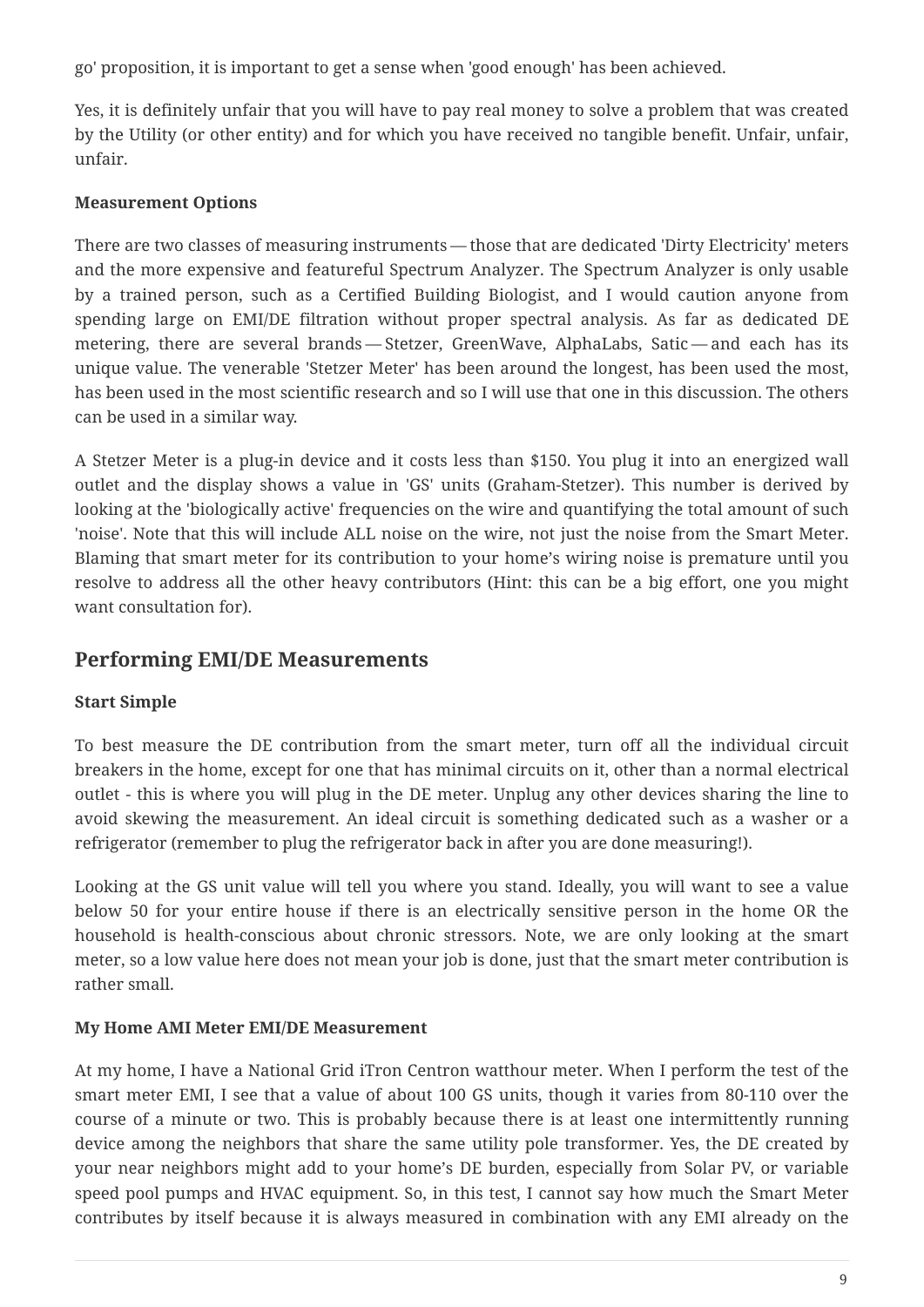incoming wires. Still, the externally sourced EMI is the one you have no control over so your only choice will be to 'filter' such.

#### **Get a Pro in to Help**

What happens if the value is several hundred or several thousand GS units, even in this small test? You are in need of a consultation because you are not going to solve this on your own.

As you turn on the rest of your circuits and devices, note which ones cause a significant rise in the EMI/DE meter reading. The usual suspects will be LED or CFL light bulbs or fixtures, but it might be something that is not so easily replaceable such as a computer or entertainment device. There are too many permutations to generalize a single strategy, but consider ways to keep such devices unplugged when not actively being used.

### **EMI Remediation Technique: Filtering EMI/DE**

If you feel you must address the EMI/DE, then filtering is one of the more common options. In all honesty, some externally produced EMI/DE is so plentiful that you will either have to discuss with your neighbors how to reduce it, call the Utility to investigate in case there is actually a loose or rusted connection, check your wallet for what might be an expensive consultation and filtering purchase or move to a different home. The latter might be the better option for a renter.

#### **What is an EMI/DE filter?**

It is a device that either 'quenches' the excess voltage noise, or redirects it so that it leaves the house without traveling throughout the premises. Usually there are a number of passive components, such as capacitors, that help smooth out the higher frequency transients without adversely affecting the 60 Hz power. Filters are not a panacea; different filters have diffferent capabilities and some might not improve your particular problem at all.

#### **Filters come in several form factors**

Whole house filtration is the most effective, but the most costly. A whole house isolation transformer is one of the most expensive (and rarely needed) remediations and that would cost close to \$10,000. Whole house filters might include other features such as surge suppression or are specifically geared to addressing EMI from Solar PV and they often are installed by an electrician into the main circuit panel under a dedicated circuit breaker, and can cost \$1000-\$3000.

Please note that it has been observed that setting up an effective whole house filter and surge suppressor can sometimes result in the PLC Utility (Unitil in MA) not receiving the usage info from your home. Somehow this interior cleanup of noise on the line, causes the sent signal to be garbled. This can be worked around by disabling the filter once per week for a few hours so that a reading can work its way through the system.

The least expensive are the wall plug-in units — from Stetzer, Greenwave, Satic and others, and they range in cost from \$30 - \$200 each. Wall plug-in do not require an electrician but they can sometimes worsen the health problems, especially when peppered throughout the home or there are wiring errors in the home (which is much more common than popularly thought).

#### **One Size Does Not Fit All**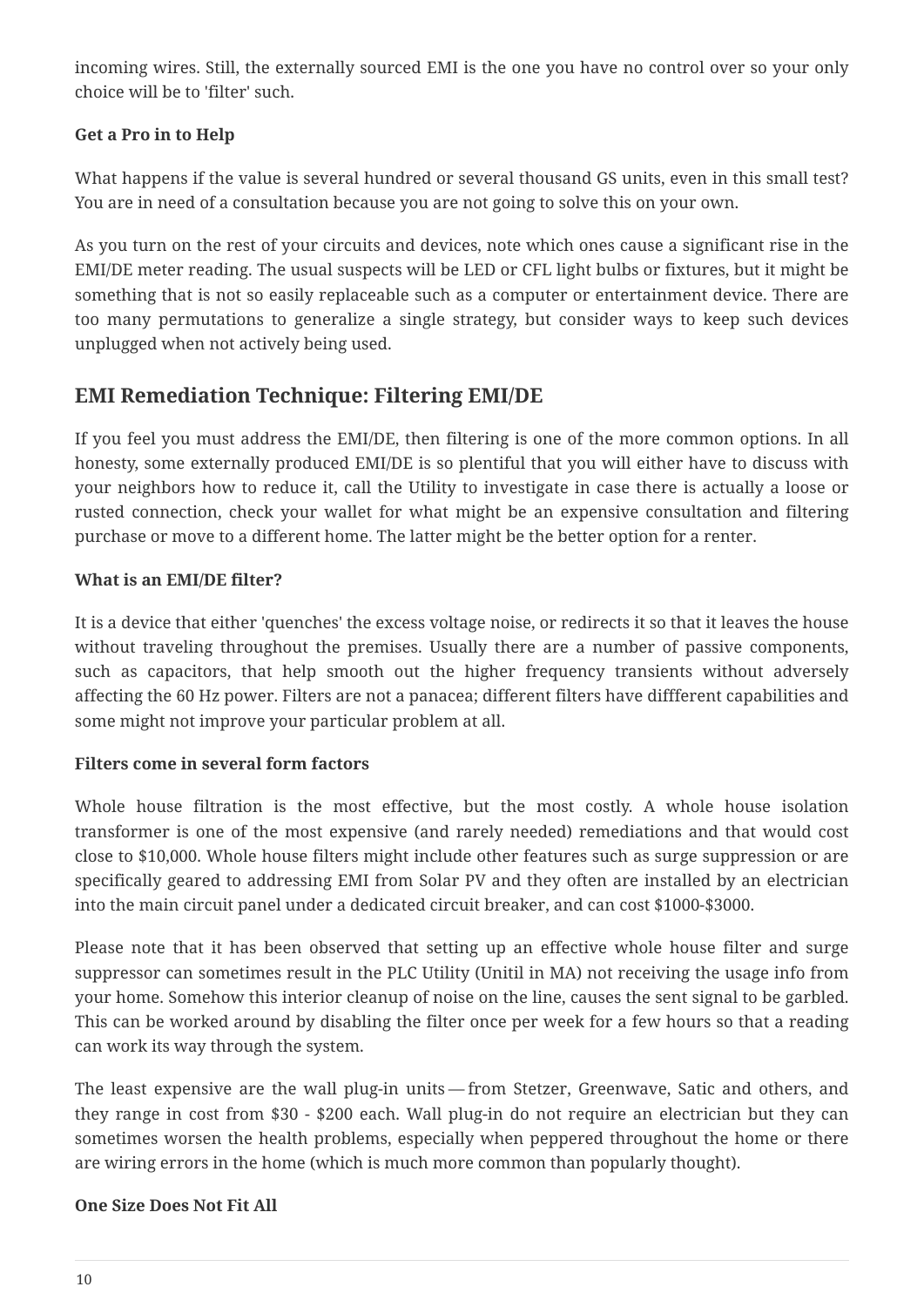In homes where there is an electrically sensitive person, it is **vital** to test how the person feels with each of the types of candidate filters plugged-in, before committing to a large purchase. It has been found that some people's biology strongly prefers one EMI/DE filter above another or strongly disfavors one. Perhaps this is because one quenches certain frequencies the others do not or perhaps one introduces other problems.

This is an artful enterprise and there is no guarantee that spending money on filters will actually result in symptom relief unless the proper ones are selected, deployed and confirmed. Again, we are only talking about filtering EMI/DE because there are many badly behaved electronic devices in our homes (including CFLs and most LED bulbs and fixtures in addition to the smart meter).

## **EMI Remediation Technique: Turning Off the Juice**

EMF/DE 'rides' on the voltage that radiates into a room from the wall wiring and any plugged-in devices (whether they are energized or not). You can unplug devices when not in use, to reduce your health burden and acute discomfort. You can employ shielded power cords for lamps or other devices.

Yet, unless your wall wiring is encased in metal conduit or is actually metal clad cable (sometimes called 'armored' or 'bx), then the AC wiring's electric fields will project into the room by at least 4-6 feet. The EMI/DE rides on those electric fields so the easiest way to distance a sensitive person is to turn off any of the circuit breakers that are in the 'sanctuary' space (often, at least the bedroom). That is, to maintain a space with zero AC electricity.

This is what we have done for a few years at our house and it supports the slow healing process from electrical hypersensitivity at no cost and only minor inconvenience. It helps when you design a new house to route the wires to accomodate de-energization. We think this is a great solution and both occupants have seen health benefits from the absence of any AC power in the bedroom, including unclouded thinking and improved memory.

## **EMI Remediation Technique: Shielding EMI/DE**

Instead of completely turning off whole AC circuits in order to avoid exposure to wire-borne EMI/DE, an intermediate solution to block electric fields can be realized by the use of shielding materials — metal mesh, conductive foils and fabrics. These are often the same materials that can be used to block airborne RF, but one must always check the data sheet to see which frequencies are effectively blocked. The home decor options will broaden if conductive fabrics are considered instead of foil or wire mesh.

When pure metal sheetgoods are placed strategically against walls, ceiling or floors and then attached to an earthed rod, the voltage fields from the wires in the walls no longer extend into the room. This is easy to do in theory, but challenging to implement in practice because large exposed pieces of conductive material can, themselves, pose a safety hazard especially if the grounding source is tainted with stray currents or reflect microwave signals back into the space (such as if cell-phones or WIFI is used in the home).

Applied shielding needs to dovetail with your living habits and if you insist on using RF devices in the home, stick with the filtering option.